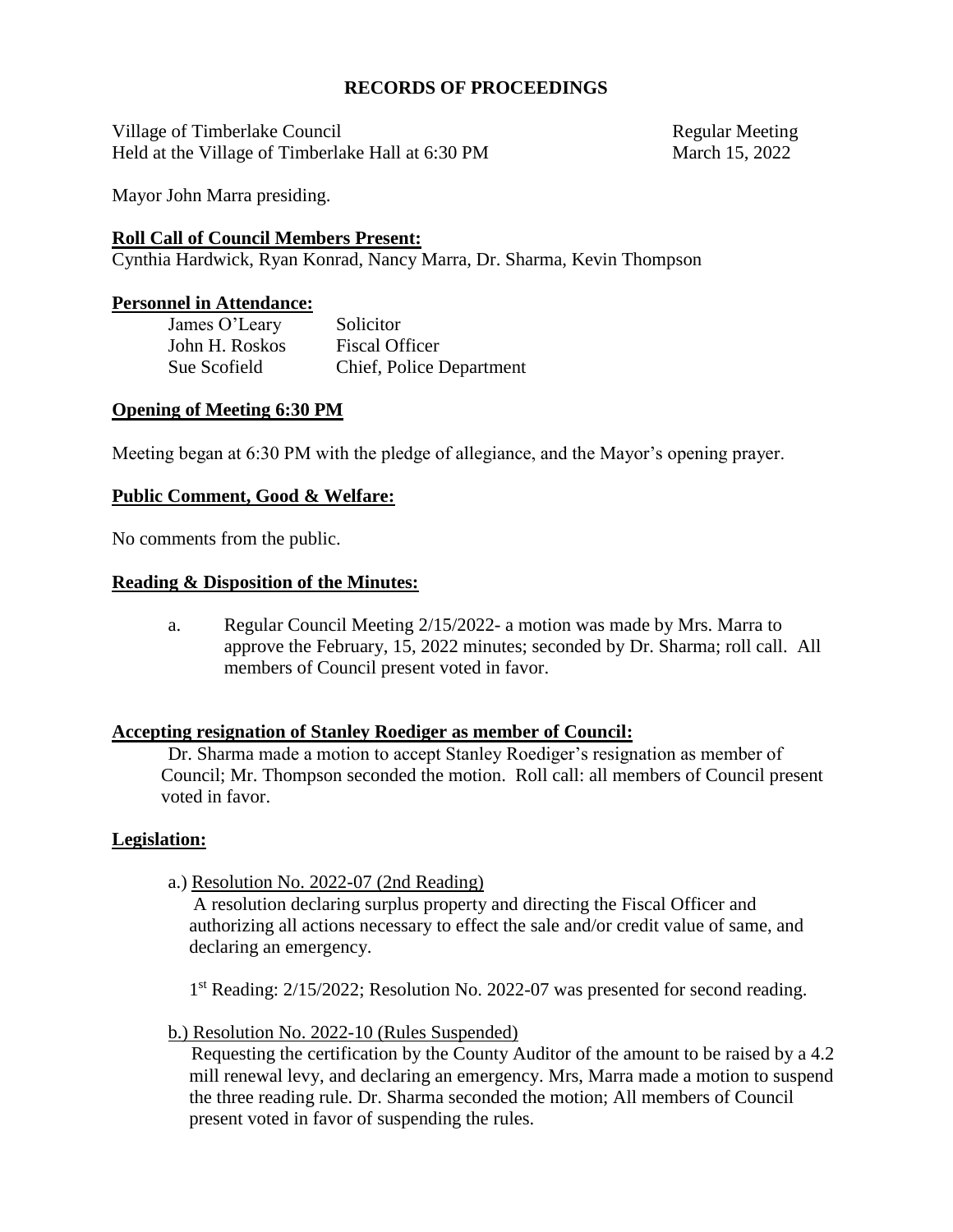Mrs. Marra made a motion to approve Resolution No. 2022-10; Dr. Sharma seconded the motion.

The Fiscal Officer gave a summary of the purpose of this renewal levy, and its history. This resolution asks the auditor to certify the amount to be raised.

Roll call: all members present voted in favor.

c.) Resolution No. 2022-11 (Rules Suspended)

A resolution establishing the "2902 Other Special Revenue Fund" of Timberlake Village, Ohio and declaring an emergency. Mrs. Marra made a motion to suspend the three reading rule. Dr. Sharma seconded the motion; All members of Council present voted in favor of suspending the rules.

Mrs. Marra made a motion to approve Resolution No. 2022-11; Dr. Sharma seconded the motion.

This fund is to account for our NOPEC grants.

Roll call: all members present voted in favor.

d.) Resolution No. 2022-12 (Rules Suspended)

Accepting a donation by the Village of Kirtland Hills of 2 Used Radar Units, and declaring an emergency. Dr. Sharma made a motion to suspend the three reading rule. Mrs. Hardwick seconded the motion; All members of Council present voted in favor of suspending the rules. Mrs. Marra made a motion to approve Resolution No. 2022- 12; Dr. Sharma seconded the motion. All members present voted in favor of approving the Resolution.

Our current radar units are currently twenty years old; received an e-mail from Lieutenant in Kirtland Hills regarding these donated units, which are around 3-4 years old. Will have to pay for installation (\$540.00 to install), but a significant savings overall. Additional discussion related to the donations occurred amongst the Chief, Council, and the Mayor. Chief also discussed calibration of used units (certified until September), and estimated installation date of March 28. Mr. Konrad inquired about running radar, and how often it occurs; Chief discussed difficulties, but it is more possible to run radar at night, such as on brick road (Old Lake Shore Blvd.).

e.) Resolution No. 2022-13 (Rules Suspended)

 A resolution hiring James Simone as a part-time Patrolman for the Village of Timberlake, and declaring an emergency. Mrs. Marra made a motion to suspend the three reading rule. Mr. Thompson seconded the motion; All members of Council present voted in favor of suspending the rules. Mrs. Marra made a motion to approve Resolution No. 2022-13; Mrs. Hardwick seconded the motion. All members present voted in favor.

f.) Resolution No. 2022-14 (Rules Suspended)

 A resolution hiring Nick Dolbin as a part-time Patrolman for the Village of Timberlake, and declaring an emergency. Dr. Sharma made a motion to suspend the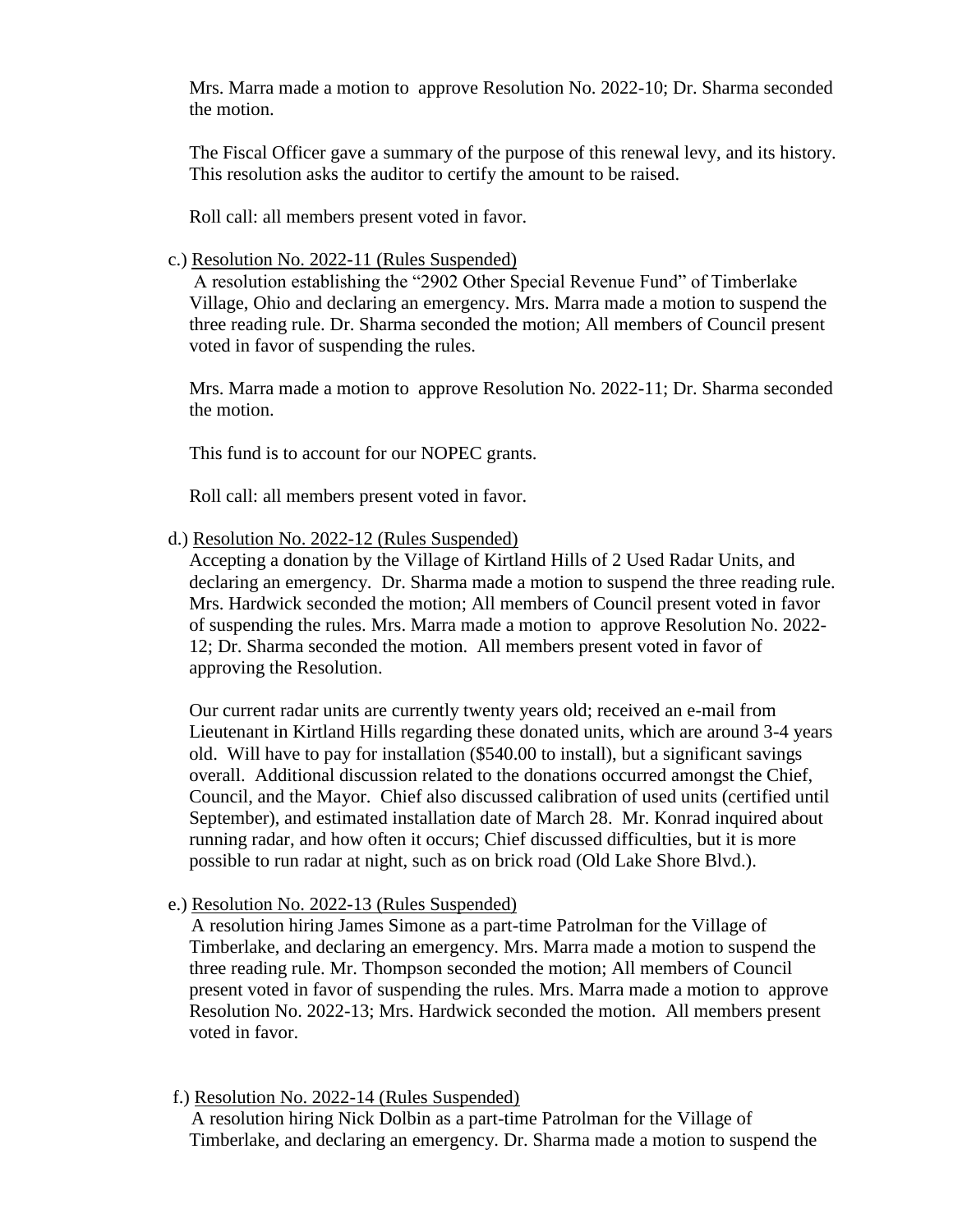three reading rule. Mrs. Marra seconded the motion; All members of Council present voted in favor of suspending the rules. Mr. Thompson made a motion to approve Resolution No. 2022-14; Dr. Sharma seconded the motion.

The Mayor inquired and Chief noted that hiring is dependent on clean background, and drug testing.

Roll call: all members present voted in favor.

g.) Ordinance No. 2022-04 (Rules Suspended)

An ordinance authorizing all actions necessary to accept the Northeast Ohio Public Energy Council (NOPEC) 2022 Energized Community Grant. Mrs. Marra made a motion to suspend the three reading rule. Dr. Sharma seconded the motion; All members of Council present voted in favor of suspending the rules. Mr. Konrad made a motion to approve Ordinance No. 2022-04; Mr. Thompson seconded the motion. All members present voted in favor.

## **Department Reports:**

- a. **Mayor:**
	- a. Couple of snowstorms we got through; truck broke down, but it is back up running. Fuel lines had to be fixed; thanks Jim Summers, and our service department for their help. Will wait to establish new committee assignments.

## **b. Solicitor:**

a. We can go ahead and advertise the open council position. Mr. Konrad inquired about the President Pro Tempore position, and whether it can be left open for now; Mr. O'Leary indicated that we can wait. Council can advertise the open position; we do not need to rush into making a new choice.

## **c. Council Members:**

**Cynthia Hardwick**- People are booking the Hall; very few weekends available during the summer. It is nice getting to know the people; has received positive feedback from renters.

**Ryan Konrad**- Somewhat of a busy month. Did complete a review of the sewers during the snowmelt; sewers handled the water pretty well. Did notice a couple broken sewer grates; noticed a hose going into one sewer. Has some items on the priority list to complete. Please contact Mr. Konrad if you have any areas of concern; will put on priority list. Fiscal Officer noted that Mayor did ask for a purchase order for sewer grates, and this has been issued.

**Nancy Marra**- Signed up for Ohio Municipal League refresher course; it is a full day course. She, Kevin Thompson, and Cindy Hardwick are planning to attend.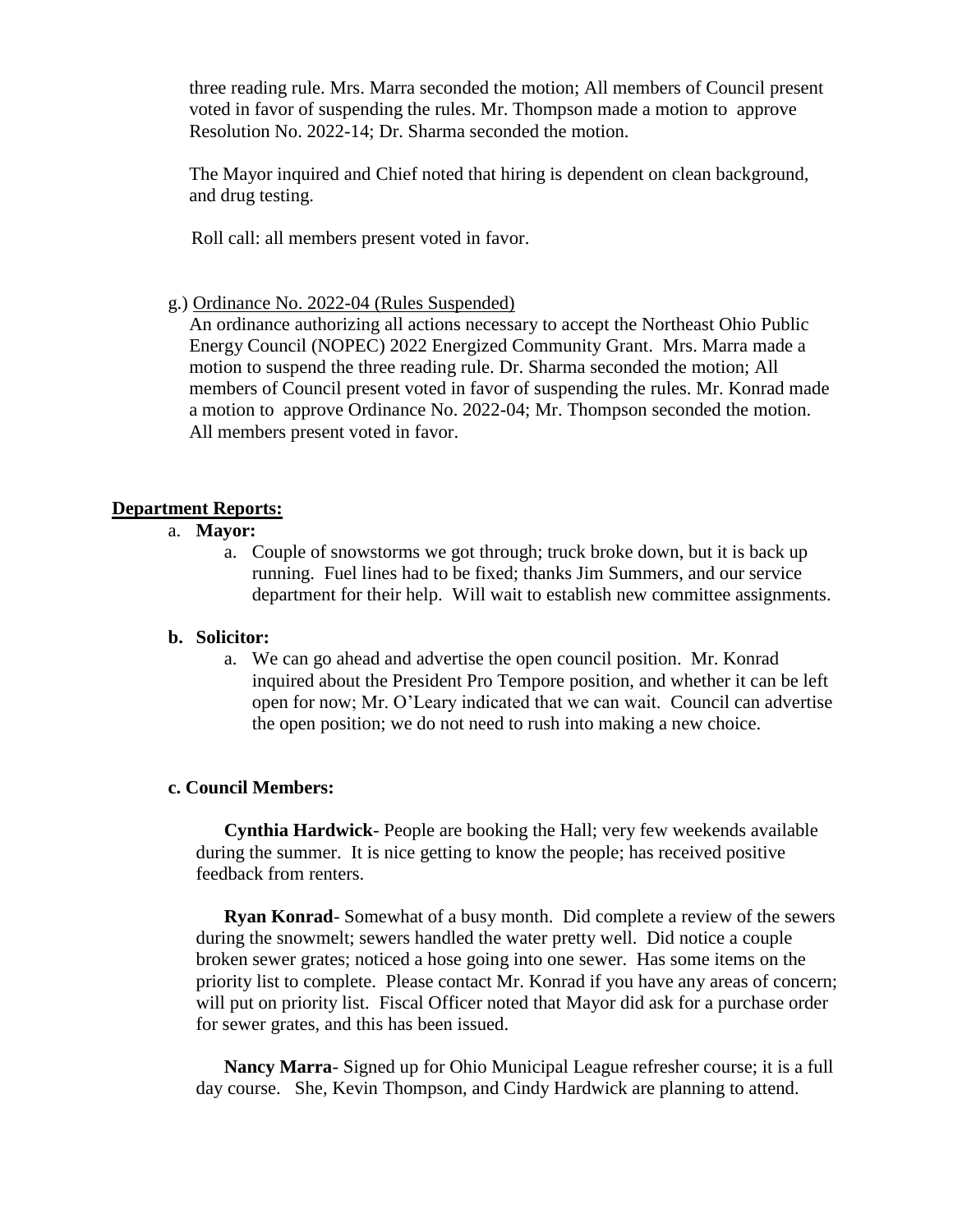**Dr. Ritu Sharma**- She will take Grant Getting Ready webinar on March 24, and will contact Mr. Formica to look at grants available.

**Kevin Thompson**- Some issues to work out, during a work session or Tree Committee meeting, but nothing else to report at this time.

## **d. Fiscal Officer:**

**Monthly Financials-** Mr. Roskos presented a monthly review of February expenses, revenue, as well as a Cash Flow Analysis for Fiscal Year 2022 based on the first two months of spending, anticipated expenses, and a buffer of \$3,000 per month for incidentals, and repairs. Based on current spending patterns, the Village may have a \$10,000 surplus for the year; this does not include potential transfers of \$20,000 each to the Village Hall and Police Cruiser Capital Funds. If Council authorizes these transfers, the Village is looking at a potential \$30,000 deficit for the year.

## **e. Police Chief:**

For the month of February, 2 911 calls, 1 administrative call, 2 house alarms, 1 animal complaint, 5 assists of the Fire Department, 2 Beach Checks, 1 Burglary, 30 Community Policing Events, 2 Disabled Vehicles, 172 House Checks, 1 call for information, 17 investigation calls, 1 noise complaint, 2 phone complaints, 1 parking violation, 1 traffic violation, 1 welfare check; there were a total of 242 events for the month.

OPOTA'S mandate for unpaid specials is 16 hours/month; our ordinance mandates 24 hours/month. Would like to address this; discussed circumstances that are making it difficult to keep specials on; would like the ability to make exceptions, or return to OPOTA standards. Has sent to law director, and Mayor to look into. Solicitor will prepare legislation for next meeting. This would prevent loss of current officer; April is soon enough.

**f. Zoning/Property Maintenance**- Only wrote 1 shed, and 1 remodel permit.

# 8. **Purchases & Approvals:**

**a. February, 2022 Financial Reports**- Dr. Sharma made a motion to approve the February, 2022 Financial Reports; Mr. Thompson seconded the motion. Roll call: all members present voted in favor.

9. **Public Comment and Questions** (may be directed at the Mayor or Council members only, and is limited to 3 minutes per subject):

No comments from the public.

## 10. **Executive Session to Discuss Contracts, and Potential Litigation**

• Motion to enter executive session by Dr. Sharma; seconded by Mr. Konrad Roll call: all members voted in favor of entering executive session at 7:01 PM.

Mr. Konrad made a motion to exit executive session at 7:45 PM; Mrs. Marra seconded the motion. Roll call: all members present voted in favor of exiting executive session.